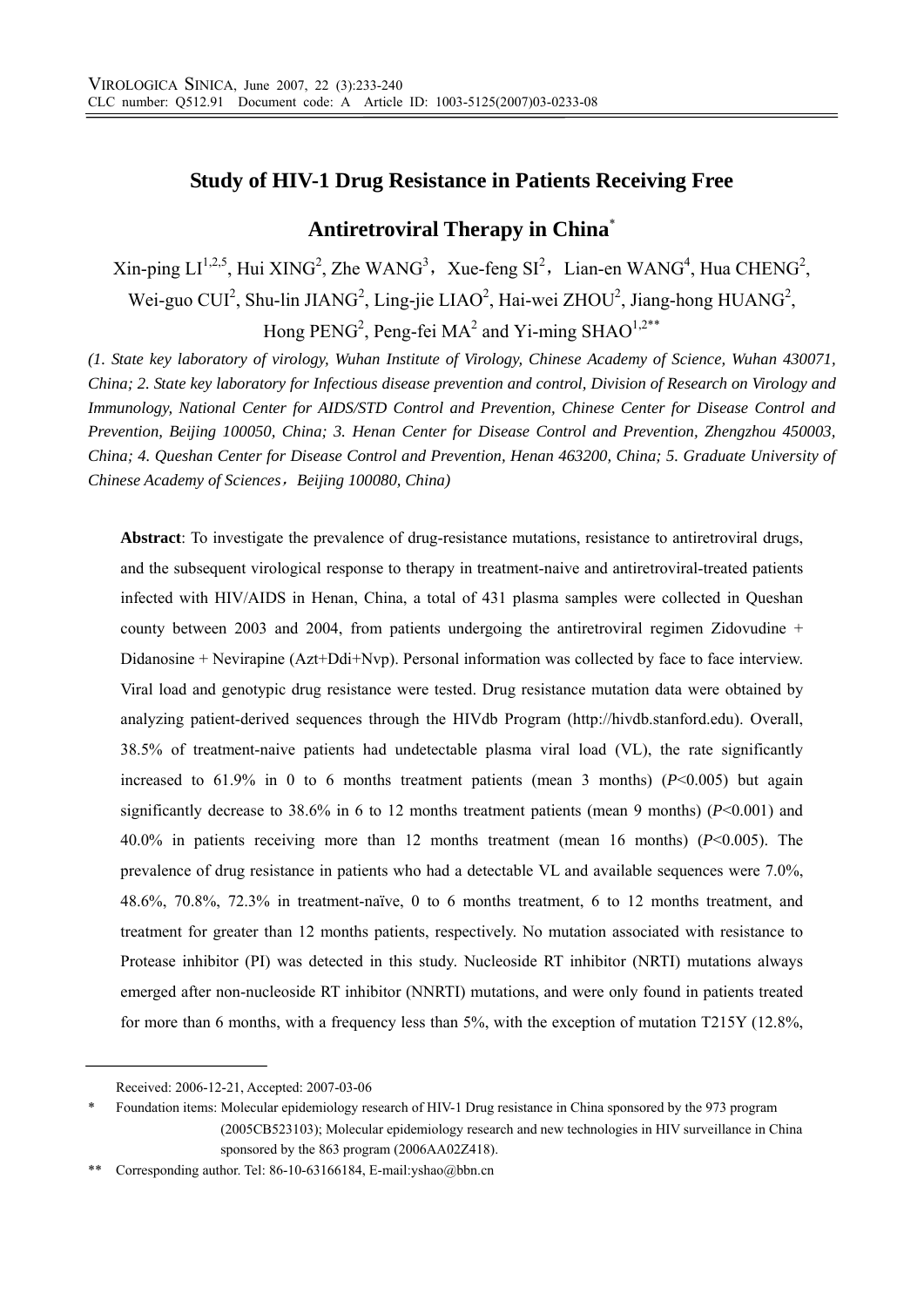6/47) which occurred in patients treated for more than 12 months. NNRTI mutations emerged quickly after therapy begun, and increased significantly in patients treated for more than 6 months (*P*<0.005), and the most frequent mutations were K103N, V106A, Y181C, G190A. There had been optimal viral suppression in patients undergoing treatment for less than 6 months in Queshan,Henan. The drug resistance strains were highly prevalent in antiretroviral-treated patients, and increased with the continuation of therapy, with many patients encountering virological failure after 6 months therapy.

**Key words**: Human Immunodeficiency Virus Type 1(HIV-1); Acquired Immunodeficiency syndrome (AIDS); Viral load; Antiretroviral therapy; Drug resistance

The introduction of highly active antiretroviral therapy (HAART) has markedly decreased mortality and morbidity in patients infected with HIV/AIDS Acquired Immunodeficiency syndrome) (11). However, HAART cannot completely eradicate HIV from the body, results in long-term toxicity and eventually leads to the emergence of drug-resistant HIV strains under the drug pressure *in vivo*, which was the main obstacle to the effectiveness of antiretroviral therapy (ART) (3). HAART therapy was introduced in Feb 2003 in Queshan, Henan, the first province to implements free ART in China under the policy of "Four Free and One Care". We performed drug resistance studies on several patients in this place to examine the prevalence of drugresistance mutations, resistance to antiretroviral drugs, and the subsequent virological response to therapy in HIV-1 infection.

#### MATERIALS AND METHODS

## **Study population**

A total of 431 plasma samples were collected from patients infected with HIV/AIDS in Queshan County, Henan Province between 2003 and 2004, of which 104 samples were from treatment-naïve patients, 97 samples from patients undergoing treatment for less than 6 months (mean 3 months), 140 samples from patients undergoing treatment for 6 to 12 months (mean 9 months) and 90 samples from patients undergoing treatment for more than 12 months (mean 16 months). 97% of the patients were infected by paid plasma donation in the 1990s. All antiretroviral treated patients were under the regimen of Azt+Ddi+Nvp. All patients were informed consented and personal information was collected by face to face interview.

## **Viral load testing and CD4<sup>+</sup> cell count**

Viral Load was tested with the Human Immunodeficiency Virus (HIV) Nucleic Acid Amplification (PCR) Fluorescent Detection Kit (PG, Shenzhen, China), the lower detection limit (LDL) is 500 copies/mL. The CD4<sup>+</sup> cells were counted by flow cytometry (Reagents and equipment from BD Co.)

#### **RNA extraction, RT-PCR and sequencing**

Viral RNA was extracted from 140μL plasma using the QIAamp Viral RNA Kit according to the manufacturer's protocol (Qiagen, Valencia, Calif.). The RNA template was then reverse transcribed to cDNA. From the cDNA template, nested-PCR was used to amplify a 1300 bp fragment of the *pol* gene comprising the entire protease-encoding region and first 300 codons of the RT-encoding sequences. After PCR, the products were purified using he Qiagen Gel Extraction Kit. The HIV-1 reverse transcriptase (RT) and genes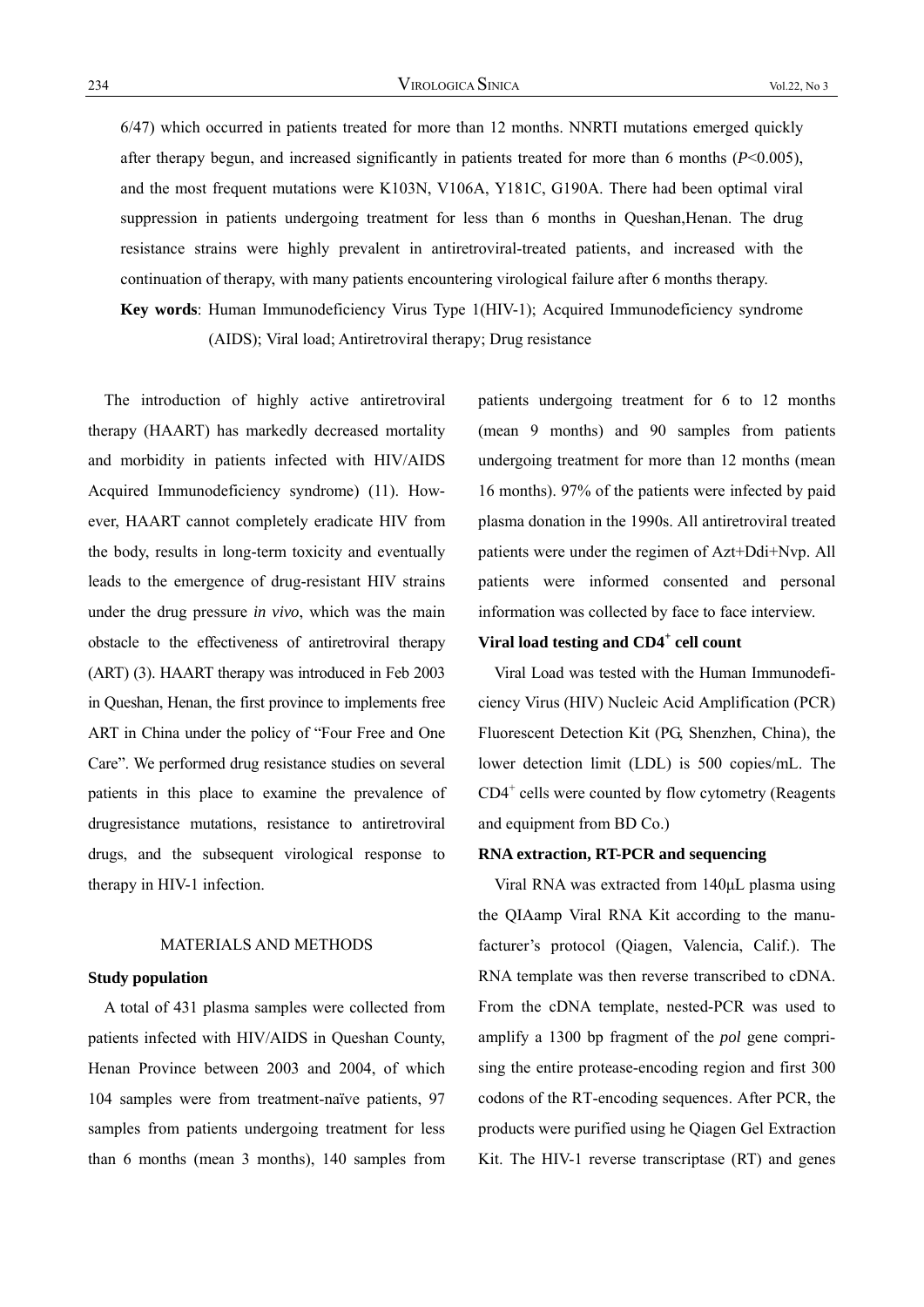of protease were sequenced by the Tianjin biological chip company. The primers used for amplification and sequencing were previously reported (15).

#### **Drug resistance analysis**

After editing and assembly using Vector NTI (Version 10.0, Invitrogen Co.) and Bioedit (Version 7.0.5, downloaded on http://www.mbio.ncsu.edu/Bio-Edit/bioedit.html), the sequences were analyzed for genotypic antiretroviral resistance through the HIV db Program (Version 4.1.8, http://hivdb.Stanford.edu). The drug resistance profiles were analyzed by using genotypic and phenotypic interpretations defined by the Stanford HIV RT and Protease Sequence Database. This program identifies primary and secondary resistance mutations at specific codons in the Protease and RT regions and determines whether they confer resistance or sensitivity to certain NNRTIs, NRTIs, or PIs. The Stanford HIVdb software assigns drug resistance level as one of the following possibilities: susceptible (S), potential low-level resistance (P), low-level resistance (L), intermediate- level resistance (I), high-level resistance (H). In this study, we consider a patient with resistance as having mutations conferring L, I or H level resistance to one or more drugs. Patients without mutations or with drug resistance mutations

conferring potential lowlevel resistance or susceptible to all drugs are considered to be currently susceptible to drug treatment or having no resistance.

#### **RESULTS**

# **CD4<sup>+</sup> cell count, viral load and correlated drug resistance**

The results of CD4<sup>+</sup> cell count and measurement of viral load in untreated and treated groups are shown in Table 1. 38.5% of treatment-naïve patients had undetectable plasma viral load (VL), which signifycantly increased to 61.9% in 0 to 6 months treatment patients (mean 3 months) ( $\chi^2$ =10.987, *P*=0.001), but again significantly decreased to 38.6% in 6 to 12 months treatment patients (mean 9 months)  $(\chi^2$ = 12.444,  $P<0.001$ ) and 40.0% ( $\chi^2$ =8.926,  $P=0.003$ ) in treatment more than 12 months patients (mean 16 months)  $(\chi^2=8.248, P=0.004)$ . With the increase of viral load in each group, the prevalence of drug resistance was getting higher and higher. The drug resistance rates increased with time of treatment in the same range of viral load.

#### **Drug resistance mutations**

The plasma samples with detectable viral load were tested for drug resistance genotypes. In the 241 samples

| Tuble 1. Then load and drug resistance and follo in each group |                           |                   |               |                    |                   |                  |                   |  |
|----------------------------------------------------------------|---------------------------|-------------------|---------------|--------------------|-------------------|------------------|-------------------|--|
|                                                                | $0-6$ months<br>Untreated |                   | $6-12$ months |                    | 12- months        |                  |                   |  |
|                                                                | $group(N=104)$            | therapy $(N=97)$  |               | therapy( $N=140$ ) |                   | therapy $(N=90)$ |                   |  |
|                                                                | cases                     | cases             | $DR^b$        | cases              | DR                | cases            | DR                |  |
| Viral load ( $log_{10}$ copies/mL)                             |                           |                   |               |                    |                   |                  |                   |  |
| $\triangle$ LDL <sup>a</sup>                                   | 40                        | 60                |               | 54                 |                   | 36               |                   |  |
| >LDL&5                                                         | 25                        | 18                | $7(38.9\%)$   | 30                 | 14(46.7%)         | 28               | $14(50\%)$        |  |
| $\geqslant$ 5                                                  | 39                        | 19                | $11(57.9\%)$  | 56                 | $37(66.1\%)$      | 26               | $20(76.9\%)$      |  |
| Mean viral load <sup>c</sup>                                   | $4.1 \pm 1.3$             | $3.5 \pm 1.2$     |               | $4.2 \pm 1.4$      |                   | $4.0 \pm 1.3$    |                   |  |
| Mean $CD4^+$ cell count (cells/ $\mu$ L)                       | $364.8 \pm 209.1$         | $405.6 \pm 280.4$ |               |                    | $408.0 \pm 252.9$ |                  | $363.3 \pm 279.3$ |  |

Table 1. Viral load and drug resistance analysis in each group

<sup>a</sup><LDL (lower detection limit) indicates viral load is undetectable; >LDL&≤5 indicates viral load is detectable but less than 5 log<sub>10</sub> copies/ml;  $\geq$ 5 indicates viral load is no less than 5 log<sub>10</sub> copies/ml; <sup>b</sup> DR is short for drug resistance; <sup>c</sup> Patients with undetectable viral load were assigned the LDL of viral load test in this study,  $2.7 \log_{10}$  copies/mL.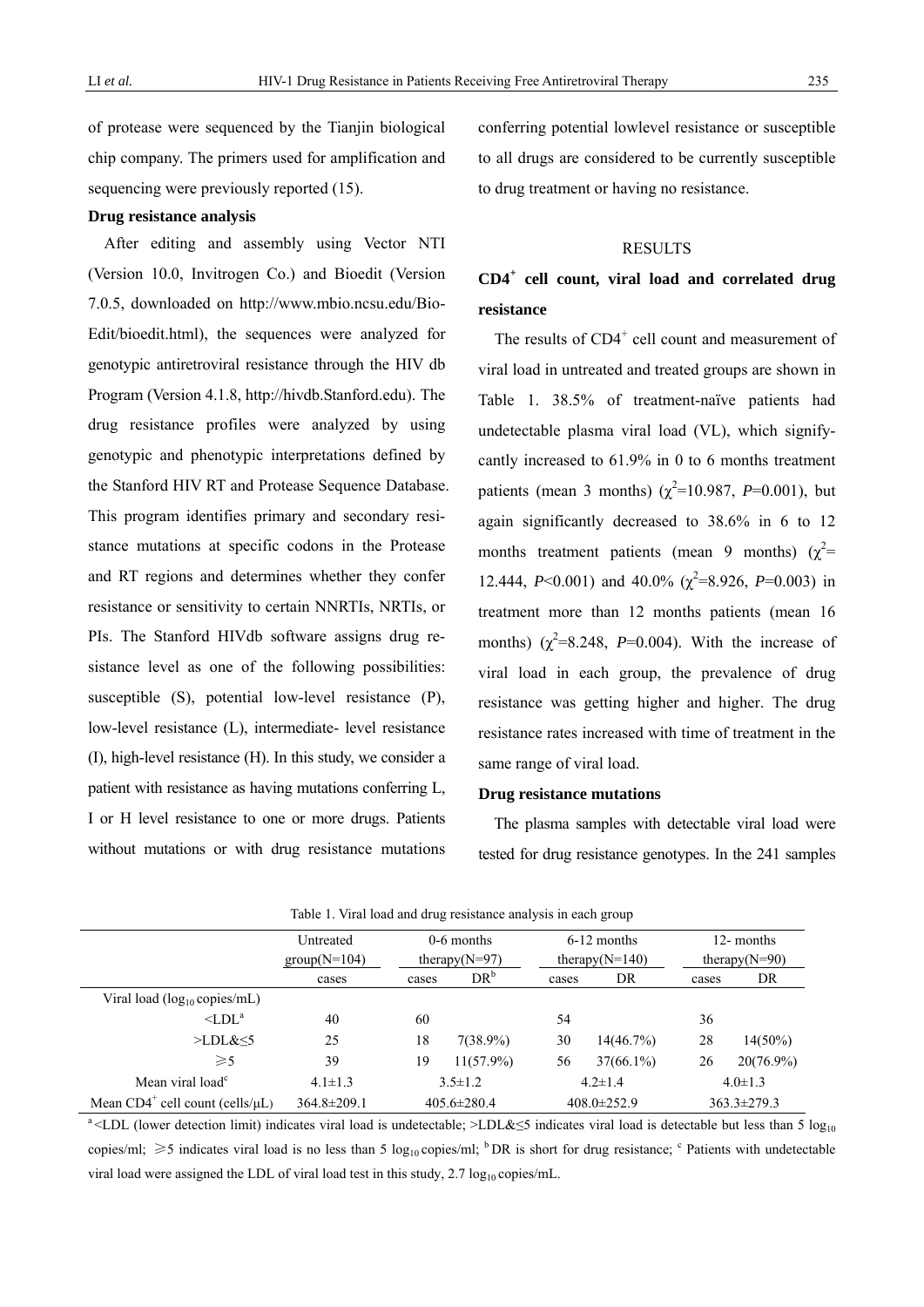with detectable viral load, only 199 had corresponding sequences, so the genotyping results were limited to these samples. Within each patient group, there were large quantity of PI minor mutations, including types of L63P/S、A71V/T、V77I and I93L. Only one PI major mutation, V82I was found in the untreated group. The results are detailed in Table 2 and Table 3.

No mutation associated resistance to NRTIs was found in untreated and 0-6 months therapy groups. The mutation rates of resistance to NRTI were 8.3% and 19.0% in 6-12 months therapy group and greater

|                             | Untreated        | rable 2. Frequency of drug resistance mutations in each group<br>0-6 months | 6-12 months       | 12- months        |
|-----------------------------|------------------|-----------------------------------------------------------------------------|-------------------|-------------------|
|                             | $group(N=43)$    | therapy( $N=37$ )                                                           | therapy( $N=72$ ) | therapy( $N=47$ ) |
| NRTI related mutations (%)  |                  |                                                                             |                   |                   |
| M41L                        | $\boldsymbol{0}$ | $\boldsymbol{0}$                                                            | $\boldsymbol{0}$  | 1(2.1)            |
| D67N                        | $\boldsymbol{0}$ | $\boldsymbol{0}$                                                            | 1(1.4)            | 1(2.1)            |
| T69S_ST                     | $\boldsymbol{0}$ | $\boldsymbol{0}$                                                            | 1(1.4)            | $\boldsymbol{0}$  |
| K70N                        | $\boldsymbol{0}$ | $\boldsymbol{0}$                                                            | 1(1.4)            | $\boldsymbol{0}$  |
| K70R                        | $\boldsymbol{0}$ | $\boldsymbol{0}$                                                            | $\boldsymbol{0}$  | 2(4.3)            |
| L74V                        | $\boldsymbol{0}$ | $\boldsymbol{0}$                                                            | 1(1.4)            | $\boldsymbol{0}$  |
| $\rm V118I$                 | $\boldsymbol{0}$ | $\boldsymbol{0}$                                                            | $\boldsymbol{0}$  | 1(2.1)            |
| M184V                       | $\boldsymbol{0}$ | $\boldsymbol{0}$                                                            | $\boldsymbol{0}$  | 1(2.1)            |
| L210W                       | $\boldsymbol{0}$ | $\boldsymbol{0}$                                                            | $\boldsymbol{0}$  | 2(4.3)            |
| L210F                       | $\boldsymbol{0}$ | $\boldsymbol{0}$                                                            | $\mathbf{0}$      | 1(2.1)            |
| T215F                       | $\boldsymbol{0}$ | $\mathbf{0}$                                                                | 1(1.4)            | $\boldsymbol{0}$  |
| T215Y                       | $\boldsymbol{0}$ | $\boldsymbol{0}$                                                            | 1(1.4)            | 6(12.8)           |
| K219N                       | $\boldsymbol{0}$ | $\boldsymbol{0}$                                                            | $\boldsymbol{0}$  | 1(2.1)            |
| NNRTI related mutations (%) |                  |                                                                             |                   |                   |
| $L100$ IV                   | $\boldsymbol{0}$ | $\boldsymbol{0}$                                                            | 1(1.4)            | $\boldsymbol{0}$  |
| K101E                       | $\mathbf{0}$     | $\boldsymbol{0}$                                                            | 5(6.9)            | 2(4.3)            |
| $K101Q/R^a$                 | 3(7.0)           | $\boldsymbol{0}$                                                            | 1(1.4)            | 1(2.1)            |
| K103N                       | 2(4.7)           | 12(32.4)                                                                    | 38(52.8)          | 26(55.3)          |
| K103S/E                     | $\boldsymbol{0}$ | $\boldsymbol{0}$                                                            | 1(1.4)            | 3(6.4)            |
| V106A                       | $\boldsymbol{0}$ | 4(10.8)                                                                     | 3(4.2)            | 1(2.1)            |
| $V106I^b$                   | 2(4.7)           | $\boldsymbol{0}$                                                            | 3(4.2)            | 2(4.3)            |
| V108I                       | $\boldsymbol{0}$ | $\boldsymbol{0}$                                                            | 0(0.0)            | 1(2.1)            |
| Y181C                       | 1(2.3)           | 2(5.4)                                                                      | 6(8.3)            | 10(21.3)          |
| Y188L                       | $\boldsymbol{0}$ | $\boldsymbol{0}$                                                            | 1(1.4)            | $\boldsymbol{0}$  |
| G190A                       | $\boldsymbol{0}$ | 3(8.1)                                                                      | 17(23.6)          | 11(23.4)          |
| G190S                       | $\boldsymbol{0}$ | $\boldsymbol{0}$                                                            | $\boldsymbol{0}$  | 1(2.1)            |
| F227L                       | $\boldsymbol{0}$ | 1(2.7)                                                                      | $\boldsymbol{0}$  | $\boldsymbol{0}$  |
| <b>M230R</b>                | $\boldsymbol{0}$ | $\boldsymbol{0}$                                                            | $\boldsymbol{0}$  | 1(2.1)            |
| <b>K238T</b>                | $\boldsymbol{0}$ | $\boldsymbol{0}$                                                            | 2(2.8)            | 3(6.4)            |
| K238R <sup>c</sup>          | $\boldsymbol{0}$ | $\boldsymbol{0}$                                                            | $\boldsymbol{0}$  | 1(2.1)            |

Table 2. Frequency of drug resistance mutations in each group

<sup>a</sup>K101Q/R do not cause NNRT1 resistance; <sup>b</sup>V106I does not cause NNRT1 resistance; <sup>c</sup>K238R dose not cause NNRT1 resistance.

Table 3. Description of drug resistance mutations in each group

|                                 | Untreated<br>$group(N=43)$ | 0-6 months<br>therapy $(N=37)$ | $6-12$ months<br>therapy( $N=72$ ) | 12- months therapy $(N=47)$ |
|---------------------------------|----------------------------|--------------------------------|------------------------------------|-----------------------------|
| NRTI related mutations $(\% )$  |                            |                                | $6(8.3\%)$                         | $9(19.0\%)$                 |
| NNRTI related mutations $(\% )$ | $8(18.6\%)$                | $18(48.6\%)$                   | 54(75.0%)                          | $36(76.6\%)$                |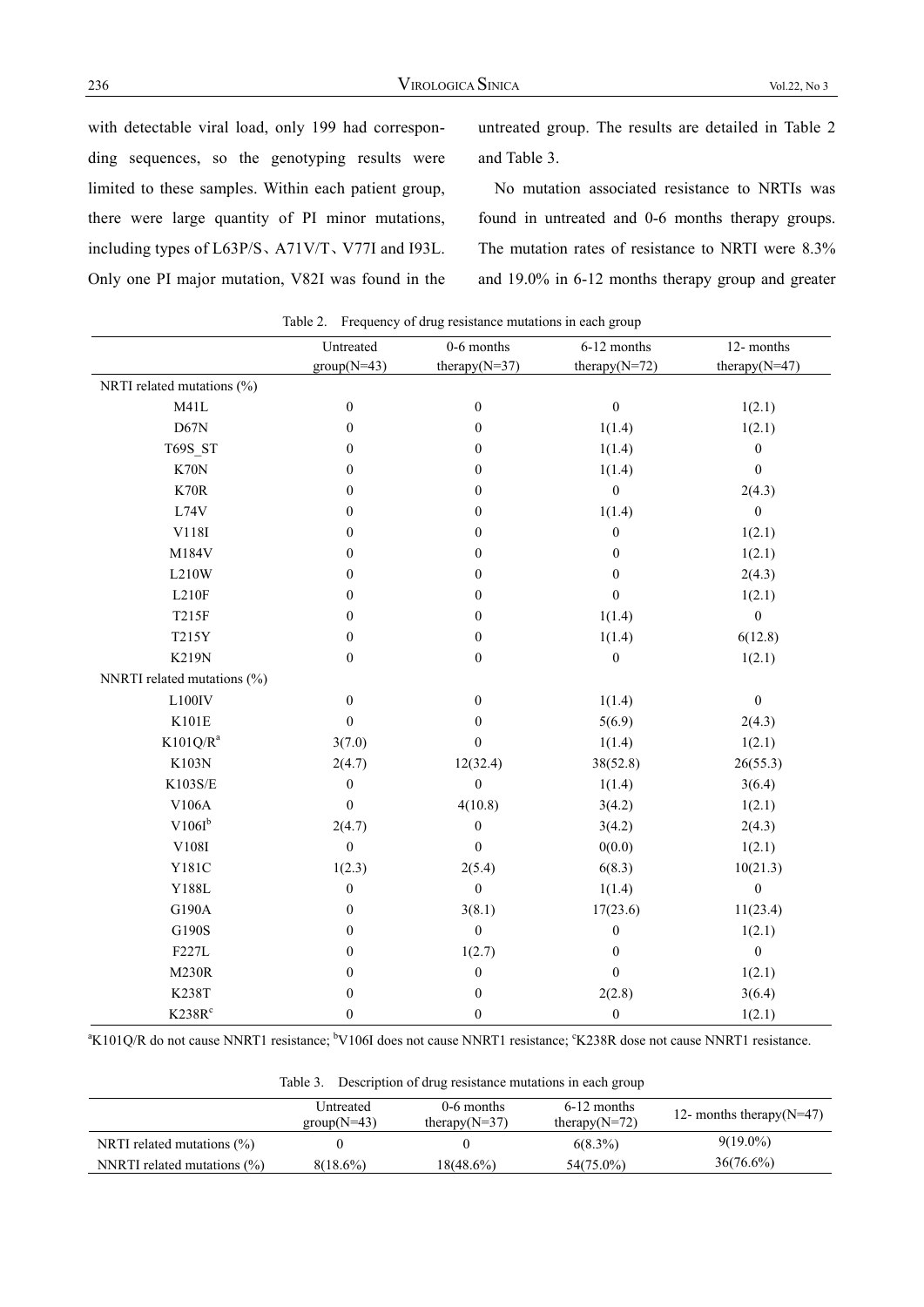than 12 months therapy group, respectively. The most common mutation was T215Y, with a rate of 12.8% found in the greater than 12 months therapy group. Other NRTI mutations were found at a lower frequency less than 5% in each group.

NNRTI mutations emerged quickly after therapy begun, and increased significantly in patients treated for more than 6 months ( $\chi^2$ =9.646, *P*=0.002). In the untreated group, K101Q/R was more common than for the treated groups. The most frequent mutations were K103N, V106A, Y181C and G190A after therapy, and the rates of K103N, Y181C and G190A increased with the continuation of treatment. The frequency of K103N was 32.4% in patients treated for less than 6 months, and increased to  $52.8\%$  and  $55.3\%$ in 6-12 months therapy group and the greater than 12 months therapy group, respectively. Table 4 showed the mutation patterns of NNTRI in each group: in patients treated for less than 6 months there were mostly single mutations, while the strains with two or more NNRTI mutations increased with the continuation of therapy( $\chi^2$ =4.320, *P*=0.038).

### **Drug resistance analysis**

The prevalence of drug resistance in patients who had detectable VL with sequences available were 7.0% (3/43), 48.6% (18/37), 70.8% (51/72) and 72.3% (34/47) respectively in untreated group, 0-6 months therapy group, 6-12 months therapy group and the greater than 12 months group, among which the rates increased dramatically in patients treated for more than 6 months ( $\chi$ 2=6.529, *P*=0.011). The rates of drug resistance in each group were a little lower than the mutation rates presented in Table 3, for some mutations do not reduce drug susceptibility. No patients with resistance to PIs were detected in this study. NRTI resistant strains were found only in patients treated for more than 6 months, with the rates of 7.0% (5/72) and 19.0% (9/47) in 6-12 months therapy group and the greater than 12 months therapy group  $(\chi^2$  = 4.080, *P*=0.043), respectively. In the greater than 12 months therapy group, resistance to different NRTIs were all higher than that in the 6-12 months therapy group, among which the drugs with resistance rates more than 10% were Abacavir (Abc), Azt, Stavudine (D4t), Ddi and Tenofovir (Tdf), and high-level resistance to Lamivudine (3tc), Azt and Emtricitabine (Etc) were found at a low frequency  $(<5\%)$ . The rates of resistance to NNRTIs in treated patients were high, almost all were high-level resistance, and the rates increased significantly after 6 months therapy ( $\chi^2$  = 9.646, *P*=0.002). Resistance to Delavirdine (Dlv) and Efavirenz (Efv) were slightly lower than Nvp. Resistance to both NRTIs and NNRTIs were found in patients treated for more than 6 months (Table 5).

For the Azt+Ddi+Nvp regimen under treatment, patients mainly presented resistance to Nvp, which increased significantly in patients treated for more

| NO. of    | 0-6 months therapy $(N=37)$ |         |              | 6-12 months therapy $(N=72)$ |          |       | 12- months therapy $(N=47)$ |          |       |
|-----------|-----------------------------|---------|--------------|------------------------------|----------|-------|-----------------------------|----------|-------|
| mutations | Cases                       | FA      | $FM^{\circ}$ | Cases                        | FA       | FM    | Cases                       | FA       | FM    |
|           | 14                          | 37.8%   | 77.8%        | 31                           | $43.1\%$ | 57.4% | 15                          | 31.9%    | 41.7% |
|           | 4                           | 10.8%   | $22.2\%$     | 20                           | 27.8%    | 37%   | 16                          | $34.1\%$ | 44.4% |
| >3        |                             | $0.0\%$ | $0.0\%$      |                              | 4.2%     | 5.6%  |                             | 10.6%    | 13.8% |
| Total     | 18                          | 48.6%   | 100%         | 54                           | $75.0\%$ | 100%  | 36                          | 76.6%    | 100%  |

Table 4. Frequency of NNRTI mutations in treated patients

<sup>a</sup> frequency in total patients. <sup>b</sup> frequency in patients with NNRTI mutations.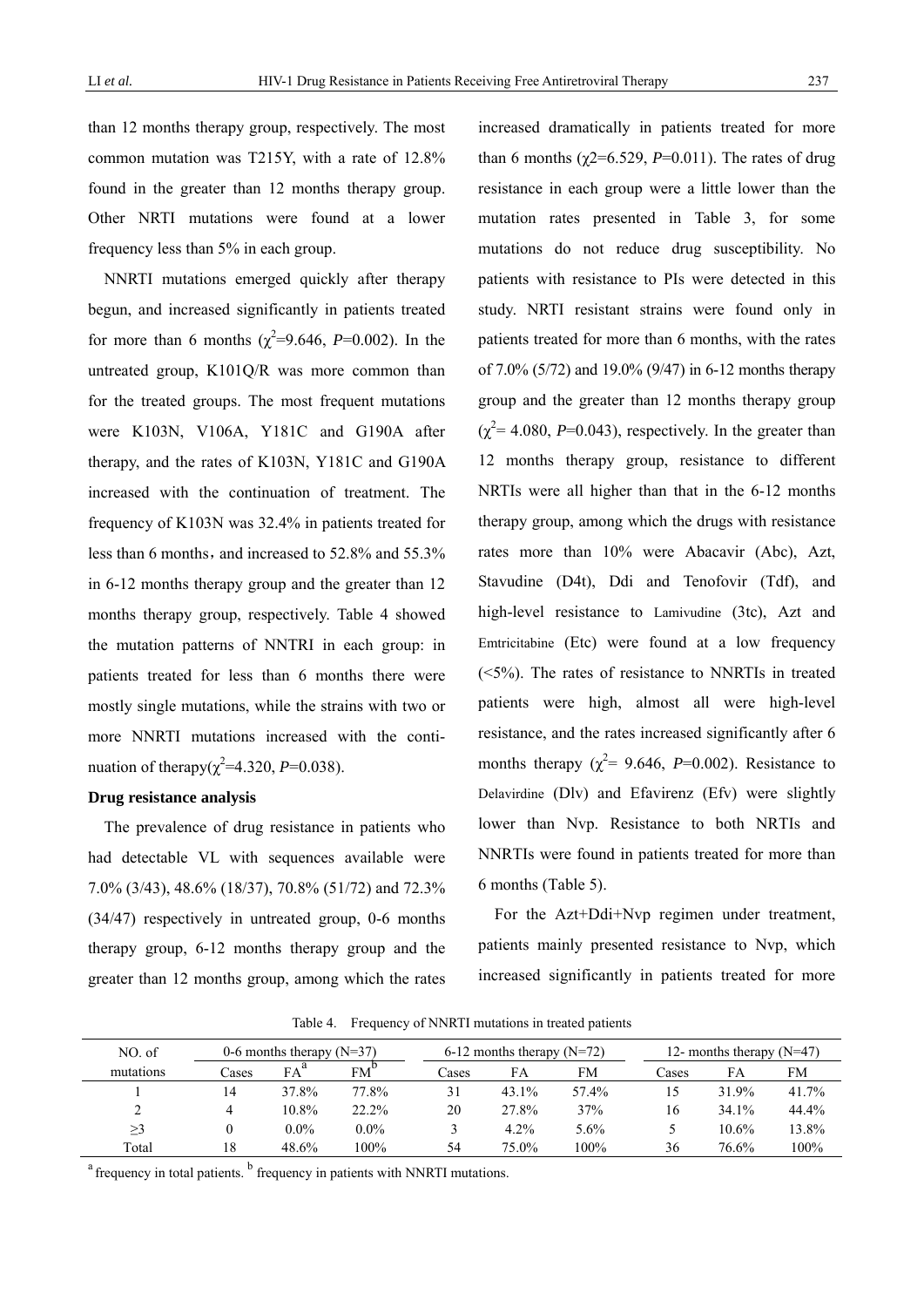|                      | NRTI                  |            |                 | <b>NNRTI</b> | NRTI & NNRTI    |            |
|----------------------|-----------------------|------------|-----------------|--------------|-----------------|------------|
|                      | Total DR <sup>a</sup> |            | <b>Total DR</b> |              | <b>Total DR</b> |            |
| Untreated $(N=43)$   | 0                     | 0          | $3(7.0\%)$      | $3(7.0\%)$   |                 |            |
| 0-6 months $(N=37)$  | 0                     | 0          | $18(48.6\%)$    | $18(48.6\%)$ |                 |            |
| 6-12 months $(N=72)$ | $5(7.0\%)$            | 0          | $51(70.8\%)$    | $50(69.4\%)$ | $5(7.0\%)$      |            |
| 12- months $(N=47)$  | $9(19.0\%)$           | $3(6.4\%)$ | 34(72.3%)       | 34(72.3%)    | $9(19.0\%)$     | $3(6.4\%)$ |

Table 5. Drug resistance analysis in each group

 $^{\text{a}}$  total drug resistance rate.  $^{\text{b}}$  H indicates high-level resistance to drugs.

than 6 months  $(\chi^2=6.529, P=0.011)$ . Resistance to Azt and Ddi was only present in patients with Nvp resistance and were seen after 6 months of therapy. Resistance to all three drugs was 4.2% (3/72) and 12.8% (6/47) in patients treated for 6 to 12 months and treated for more than 12 months, respectively (Fig.1).

### DISCUSSION

Eradication of HIV infection cannot be achieved with available antiretroviral regimens. This is chiefly because the pool of latently infected CD4+ T cells is established during the earliest stages of acute HIV infection and persists with a long half-life, even with prolonged suppression of plasma viremia (4, 10).

Therefore, once the decision is made to initiate therapy, the primary goals of antiretroviral therapy are to suppress viremia to less than detection limits,



Fig.1. Analysis of resistance to the drugs under therapy. Azf: Anfirefroviral regimen zidovuding. Ddi: Didanosine. Nvp: Nevirapine.

prevent further immune deterioration, avoid HIVassociated morbidity and mortality and improve quality of life (10). The U.S. Department of Health and Human Services (DHHS) Panel on Antiretroviral Guidelines for Adults and Adolescents recommends that an initial regimen contain two NRTIs and either a NNRTI or a ritonavir-boosted or unboosted PI (10). The regimen of our study population is two NRTIs (Azt and Ddi) and one NNRTI (Nvp).

Viral load is critical for evaluating response to therapy. Virological failure during treatment can be defined as a confirmed HIV RNA level >400 copies/mL after 24 weeks, >50 copies/mL after 48 weeks, or a repeated HIV RNA level >400 copies/mL after prior suppression of viremia to <400 copies/mL (10). In our study, we found that there had been optimal viral suppression in patients treated for less than 6 months compared to treatment-naïve patients, but in patients treated for more than 6 months, more patients encountered virologic failure. This was co-related with the dramatic increase of drug resistant strains especially the rates of resistance to both of the two classes of drugs in patients with long-term treatment. The development of drug resistance to the NRTIs, NNRTIs or PIs, is both a cause and a result of virologic treatment failure with incomplete virus suppression (7). Our study results also showed that with the increase of viral load, the prevalence of drug resistance was getting higher and higher. Besides,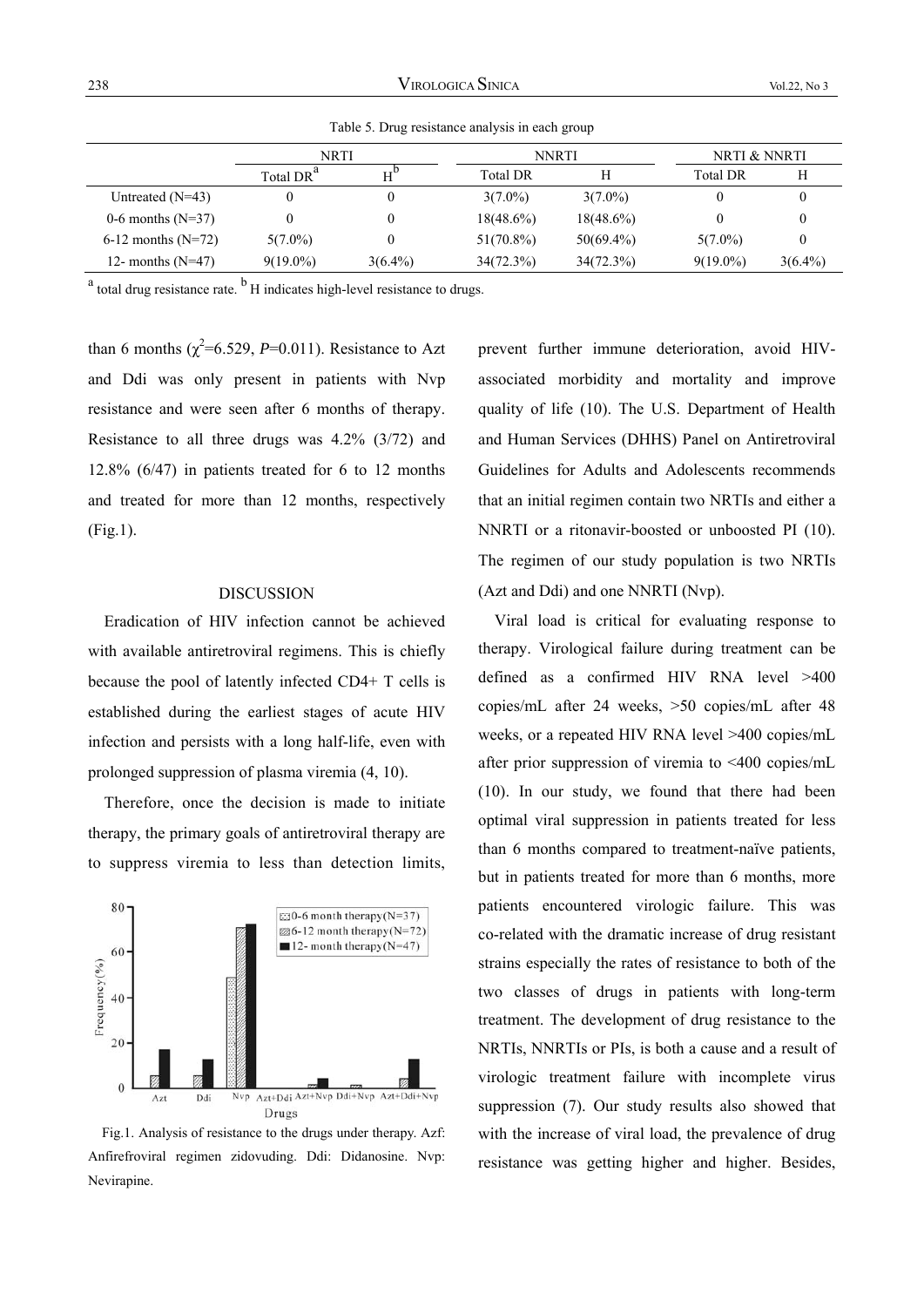poor adherence to ART is also a very important reason for treatment failure. Our past study in this area proved that patients here had poor drug adherence (5). Li JY *et al* also showed that poor adherence to therapy was believed to be the main reason for the emergence and prevalence of drug resistant HIV strains (9).

HIV, like many other retroviruses, is prone to the incorporation of mutations during replication at a rate of  $3 \times 10^{-5}$  mutations/nucleotide. Every possible mutation along the genome can occur  $10<sup>4</sup>$  or more times daily. With the rapid development and outgrowth of mutant resistant virus, viral replication can lead to the selection of drug resistant isolates and eventual failure of the therapeutic regimen (1). Our data showed that the prevalence of drug resistance in treatment-naive patients was still at a low level compared to a nationwide study in 2002 (16), and indicated that there had been low-level transmission of drug resistance since large-scale implementation of free HAART in China. Drug resistance emerged quickly after treatment begun and increased significantly after 6 month of therapy, the rate of resistance reached 72.3% in patients treated for more than 12 months with detectable viral load. Richman D *et al* also reported that the prevalence of drug resistance was 75% in the U.S. (12), much the same level as ours.

When the genotyping was performed, we found that some PI minor mutations like L63P/S, A71V/T, V77I and I93L was commonly present in both untreated and treated patients yet did not cause resistance to PIs, further research should be done to determine whether these existing mutations affect the using of PIs in the future. One PI major mutation, V82I, was found in a treatment-naïve patient. This mutation infrequently emerges in untreated patients but did not cause resistance to any PIs. So, all study patients were susceptible to PIs, for currently no PIs were under treatment.

Mutations associated with resistance to NRTIs

emerged after resistance to NNRTIs. T215Y was the most frequent NRTI mutation, which causes Azt and D4t resistance and limits the effectiveness of Abc, Ddi, and Tdf, and was most commonly seen in patients receiving two NRTIs (14). Multi-NRTI resistance mutations, also known as nucleoside-associated mutations (NAMs), are associated with resistance to numerous NRTIs. The M41L, D67N, K70R, L210W, T215Y/F, and K219Q/E are known as thymidineassociated mutations (TAMs). TAMs are a subset of NAMs that are selected by the thymidine analogues zidovudine and stavudine and are associated with cross-resistance to all NRTIs currently approved by the U.S. FDA (6). In our study, L210W are always observed in tandem with T215Y, and only seen in patients treated for more than 12 months. Two samples had three TAMs, one with M41L, L210W and T215Y and another with D67N, K70R and T215Y; both presented high-level resistance to Azt, intermediate-level resistance to Ddi and caused cross resistance to Abc, D4t, and Tdf. Mutations associated with resistance to NNRTIs emerged quickly after therapy begun. One single NNRTI mutation could cause high-level resistance to one or more NNRTIs (14). In our study, K103N was the most frequent mutation, which caused high-level resistance to all currently approved NNRTIs, followed by V106A, Y181C and G190A. It is reported that Y181C increases susceptibility to Azt (13), the increasing frequency of this mutation with time might have some positive effect on the regimen.

For the Azt+Ddi+Nvp regimen in this study, resistance to Nvp was at a very high level quickly after treatment begun, resistance to Azt or Ddi were at a relatively low level and only presented in patients treated for more than 6 months. This result was much the same as Conway B's study with the same regimen (2). Our results showed that resistance to Azt or Ddi